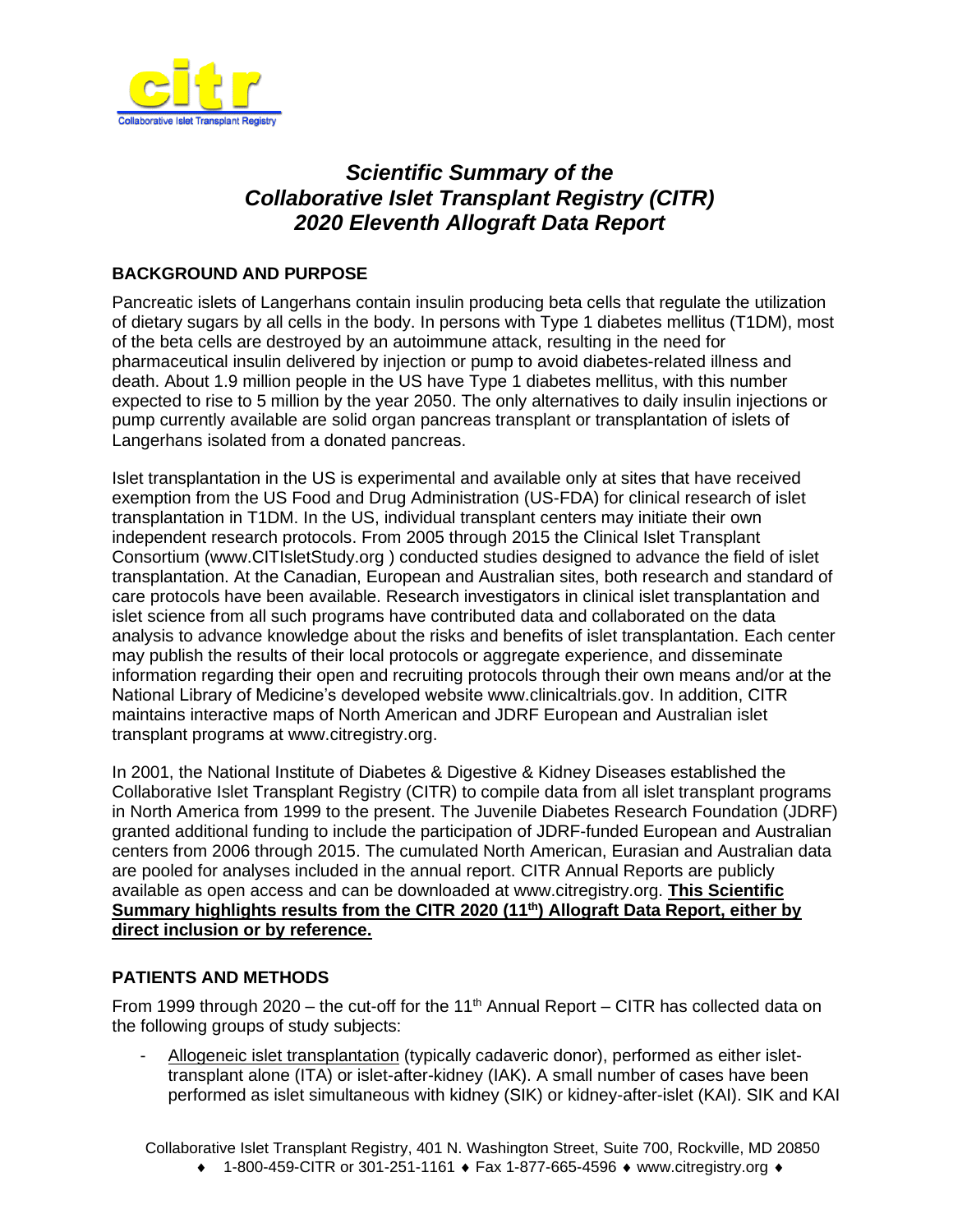are included in the safety profile presented in Chapter 7 of this report, but were otherwise excluded from analyses to reduce heterogeneity in the transplant groups (SIK and KAI are more similar to ITA than IAK in terms of immunosuppression, but also similar to IAK in terms of kidney transplant).

- Autologous islet transplantation, performed after total pancreatectomy are also reported to CITR. They are summarized in a separate report.

The 11<sup>th</sup> Annual Report and this Summary focus on the allogeneic islet transplant recipients. The autologous islet transplant recipients are the subject of a separate report.

#### **The database for the 10th Annual Report was closed for analysis on February 15, 2022 for data on recipients that were first transplanted as of December 15, 2020.**

At the time of their first Islet transplant,

- ITA recipients were 14-74 years of age (mean 47±10.9SD), had T1DM for 2-61 (30±11.7) years, and 73% had very poor diabetes control including hypoglycemia unawareness. Poor glycemic control can manifest as frequent episodes of critically low blood sugar levels (which often result as a reaction to injected insulin, requiring the assistance of another person to avert a possibly life-threatening loss of consciousness), wide swings in blood sugar levels (blood glucose lability), or consistently high HbA<sub>1C</sub> levels (>8% of total hemoglobin).
- IAK recipients were 28-69 years of age (mean 48±8.9SD), had T1DM for 7-56 (35±9.2) years, and 46% had very poor diabetes control including hypoglycemia unawareness.
- SIK recipients were 6-70 years of age (mean 50±11.7SD), had T1DM for 2-66 (34±13.2) years, and 10% had very poor diabetes control including hypoglycemia unawareness.

Data reported to the Registry are abstracted from medical information that is routinely collected by investigators in the course of their research protocols or clinical practice, and for reports to the multiple agencies and entities required by US-FDA regulated trials or according to the requirements of the respective nation.

Detailed follow-up data are abstracted pre-infusion and at Days 28, 75, Month 6, and annually post infusion. At each new infusion, a new follow-up schedule is established.

As of 2021, by decision of the Executive Committee, only serious adverse events (regardless of grade) are reportable to CITR. A copy of the CITR data collection forms may be requested from the CITR Coordinating Center [\(citr@emmes.com\)](mailto:citr@emmes.com), or viewed at the CITR website [\(www.citregistry.org\)](http://www.citregistry.org/).

CITR utilizes the Coordinating Center's (The Emmes Company, LLC, Rockville, MD; [www.emmes.com\)](http://www.emmes.com/) web-based data entry and management systems to capture data on recipients, donors and pancreata. Additional data are obtained through data sharing agreements with the United Network for Organ Sharing (UNOS)for US donor data, the Administrative and Bioinformatics Coordinating Center (ABCC, 2001-2009) of the Islet Cell Resource Centers for the islet data, and the Data Coordinating Center of the Clinical Islet Transplant Consortium (CIT, 2005-2015).

The Registry data exists because of the voluntary participation of the transplanting centers, with written informed consent for participation in the Registry by the islet recipients. While the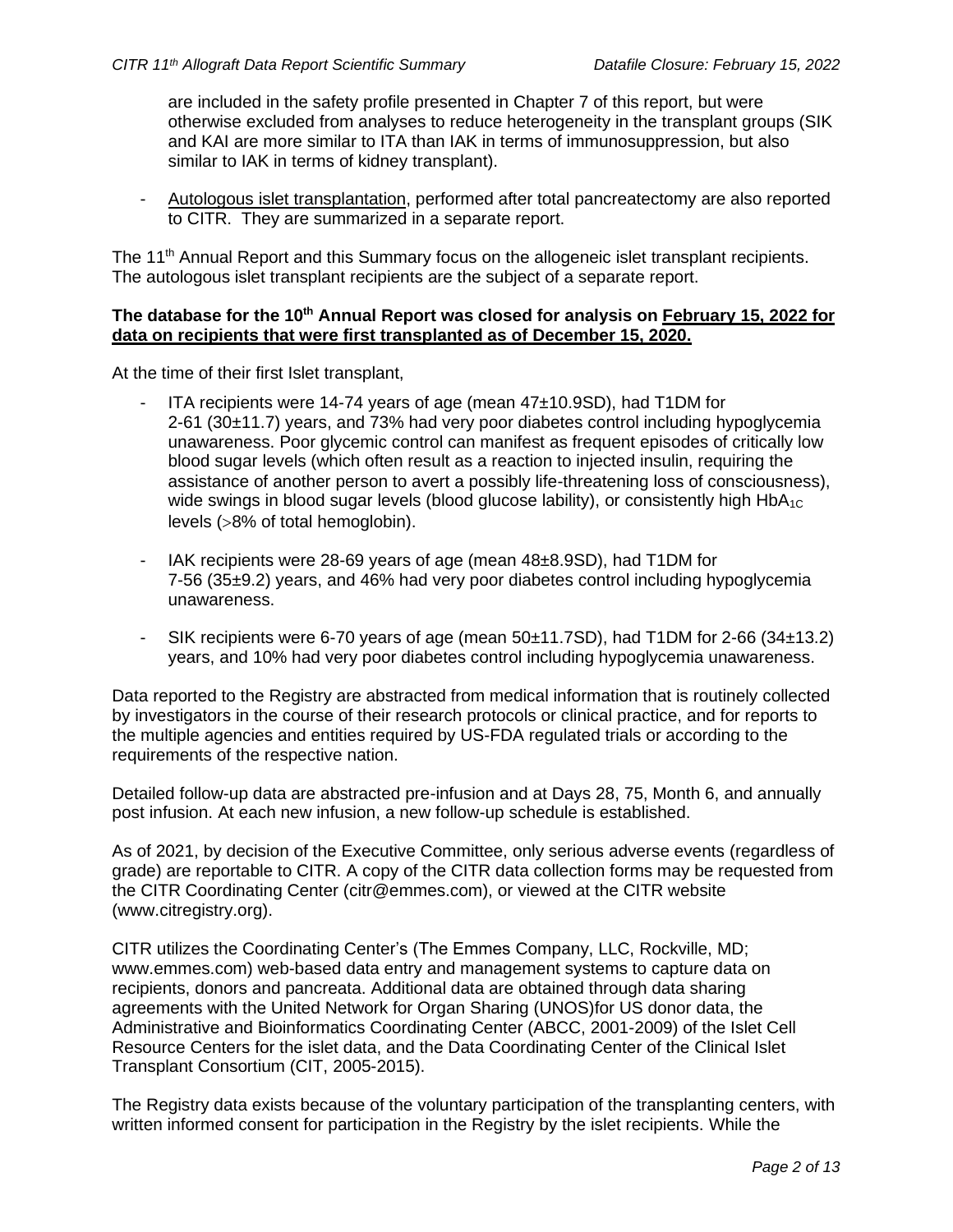Registry represents the most comprehensive collection of the human islet transplantation experience since 1999, there may exist uncontrollable biases and imbalances including selective reporting and differences in clinical care and decision-making.

#### **Statistical Analysis.**

In addition to updating information on total islet transplant procedures and descriptions of the recipient, donor, islet and immunosuppression data, a major focus of the present analyses is to continue identifying and corroborating factors of patient selection, islet processing and islet transplantation management that result in the best possible clinical outcomes of islet transplantation. Reduced data reporting, particularly in long-term follow-up, has posed a challenge for the present analyses. The primary endpoints of insulin use, hence independence or not, and fasting C-peptide levels are the most completely available outcomes data. Monitoring site visits are routinely performed as scheduled and include data audits for key recipient baseline, primary outcome, and safety data. Additionally, since 2008, site-by-site semiannual reviews have been conducted by teleconference to maximize reporting of primary endpoints.

Descriptive analyses include tabular or graphical displays of sample means and their standard deviations (SD) or standard errors (SE), and whole-distribution statistics such as median, interquartile range and extremes.

First achievement of insulin independence, as well as complete graft failure, were analyzed by Kaplan-Meier time-to-event analysis with proportional hazards investigation of predictive factors, employing multivariate models to adjust for correlated or confounding factors.

Primary outcomes, analyzed as prevalence (percent) at annual study time points post last infusion, include:

- $Insulin$  independence (≥14 consecutive days)
- C-peptide <0.3 ng/mL
- HbA1c <7.0%
- Fasting blood glucose of 60-140, and
- Absence of severe hypoglycemic events
- Combined HbA1c <7.0% and absence of severe hypoglycemic events

An "all-factors-on-all-outcomes" analytical approach was undertaken to uncover the most predictive recipient, donor, islet and medical management practices associated with the greatest success rates in the primary outcomes, within each of ITA and IAK. Analysis of IAK is the subject of a forthcoming publication. Every variable available on recipient, donor, islet, and immunosuppression was analyzed univariately to determine its effect on each outcome with significance determined at  $p<0.01$ .

Secondary outcomes include whole-distribution description of laboratory measurements, metabolic test results, liver and kidney function measures, and complications of diabetes.

Safety is monitored by incidence rates of serious adverse events classified by CIT-TCAE criteria and related to either infusion procedure or immunosuppression as determined by the local investigator.

Statistical comparisons are observational in nature: reported p-values are not based on controlled, experimental design but on the available data as a sample of convenience. The results should be used to direct future research as well as guide current clinical practice.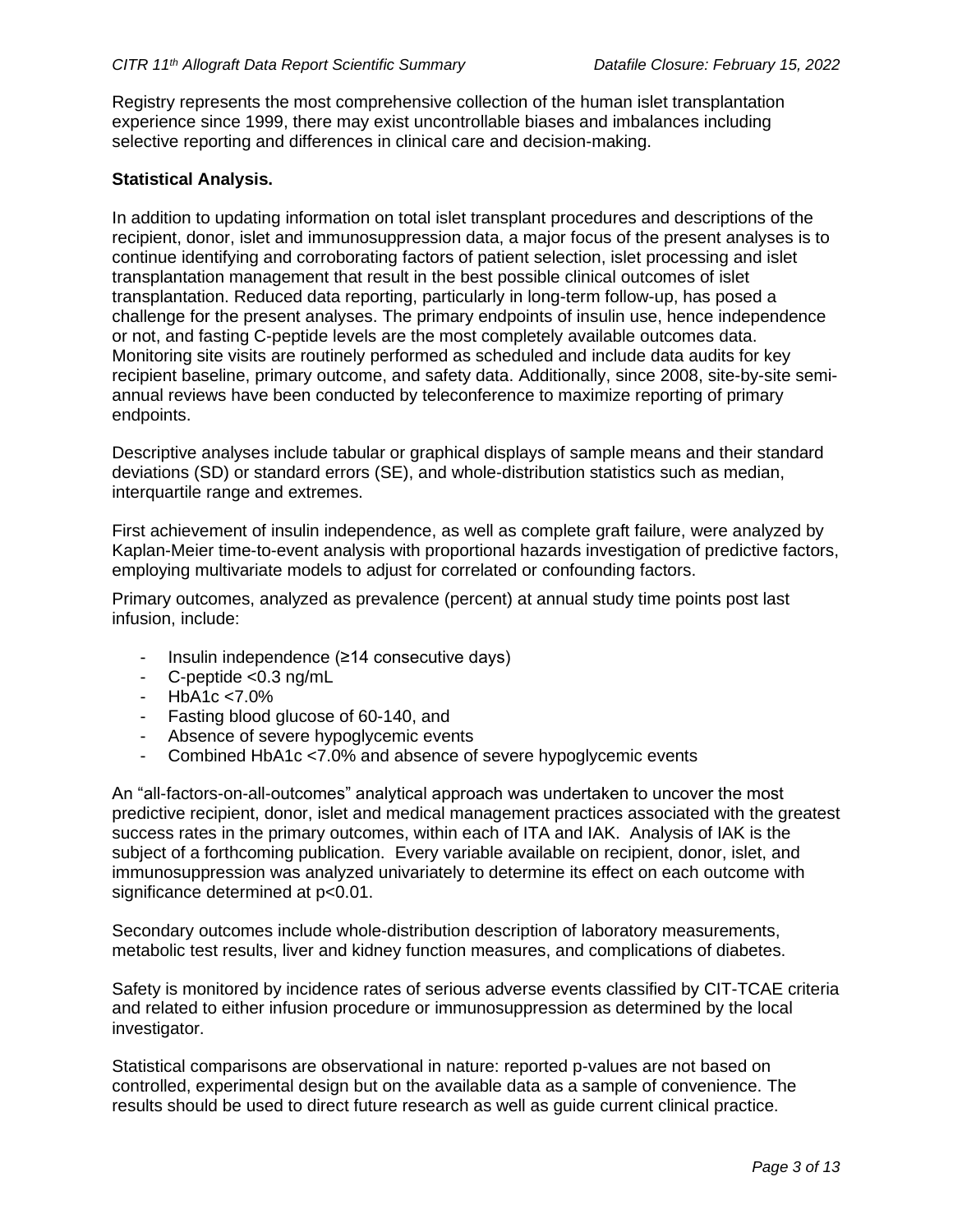Statistical analyses were conducted using SAS 9.4.

#### **RESULTS**

**Islet Allograft Transplantation Activity 1999-2020.** As of December 15, 2020, the CITR Registry included data on 1,399 allogeneic islet transplant recipients (1,108 islet transplant alone, ITA, and 236 islet after kidney, IAK, 49 simultaneous islet kidney, SIK, and 6 kidney after islet, KAI), who received 2,832 infusions from 3,326 donors (Exhibit 1). The North American sites contributed 48% of recipients, while the Eurasian and Australian sites contributed 52%. Combining the ITA and IAK recipients, 27% received a single islet infusion, 49% received two, 21% received three, and 4% received 4-6 infusions.

#### **Exhibit 1 CITR Recipients, Infusions and Donors by NIDDK/JDRF Sites and by ITA/IAK/SIK/KAI Consented, Registered and First Infused in 1999-2020**

|            | <b>Islet Transplant Alone</b><br>(ITA) |                  |                               | Islet After Kidney (IAK) |                  |                               | Simultaneous Islet Kidney<br>(SIK) |                  |                               | Kidney After Islet (KAI) |                    |                               |                        |
|------------|----------------------------------------|------------------|-------------------------------|--------------------------|------------------|-------------------------------|------------------------------------|------------------|-------------------------------|--------------------------|--------------------|-------------------------------|------------------------|
|            | Total                                  | North<br>America | Europe/<br>Australia/<br>Asia | Total                    | North<br>America | Europe/<br>Australia/<br>Asia | Total                              | North<br>America | Europe/<br>Australia/<br>Asia | <b>Total</b>             | North<br>America I | Europe/<br>Australia/<br>Asia | GRAND<br><b>TOTALS</b> |
| Recipients | 1,108                                  | 579              | 529                           | 236                      | 86               | 150                           | 49                                 |                  | 48                            | 6                        | 3                  | 3                             | 1,399                  |
| Infusions  | 2,284                                  | 1,208            | 1,076                         | 440                      | 157              | 283                           | 95                                 |                  | 94                            | 13                       | 7                  | 6                             | 2,832                  |
| Donors     | 2,719                                  | 1,271            | 1,448                         | 496                      | 167              | 329                           | 98                                 |                  | 97                            | 13                       | 7                  | 6                             | 3,326                  |

Exhibits 2A and 2B display the data collected from the islet transplant programs in North America and the JDRF Eurasian and Australian sites from 1999 through 2015. Of the 759 total North American recipients reported by general survey of the sites to have received an islet allograft in 1999-2020, 694 (91%) consented to and were registered in CITR. Of the 761 total reported JDRF Eurasian and Australian recipients, 96% (732) were consented and registered in CITR. Both North American and JDRF sites saw a decline in new recipients around 2007, followed by an increase in following years which peaked in 2011 for North American sites and in 2012 for JDRF sites. Both North American sites and JDRF sites again saw a decline in the number of new recipients over the 2013 to 2020 period.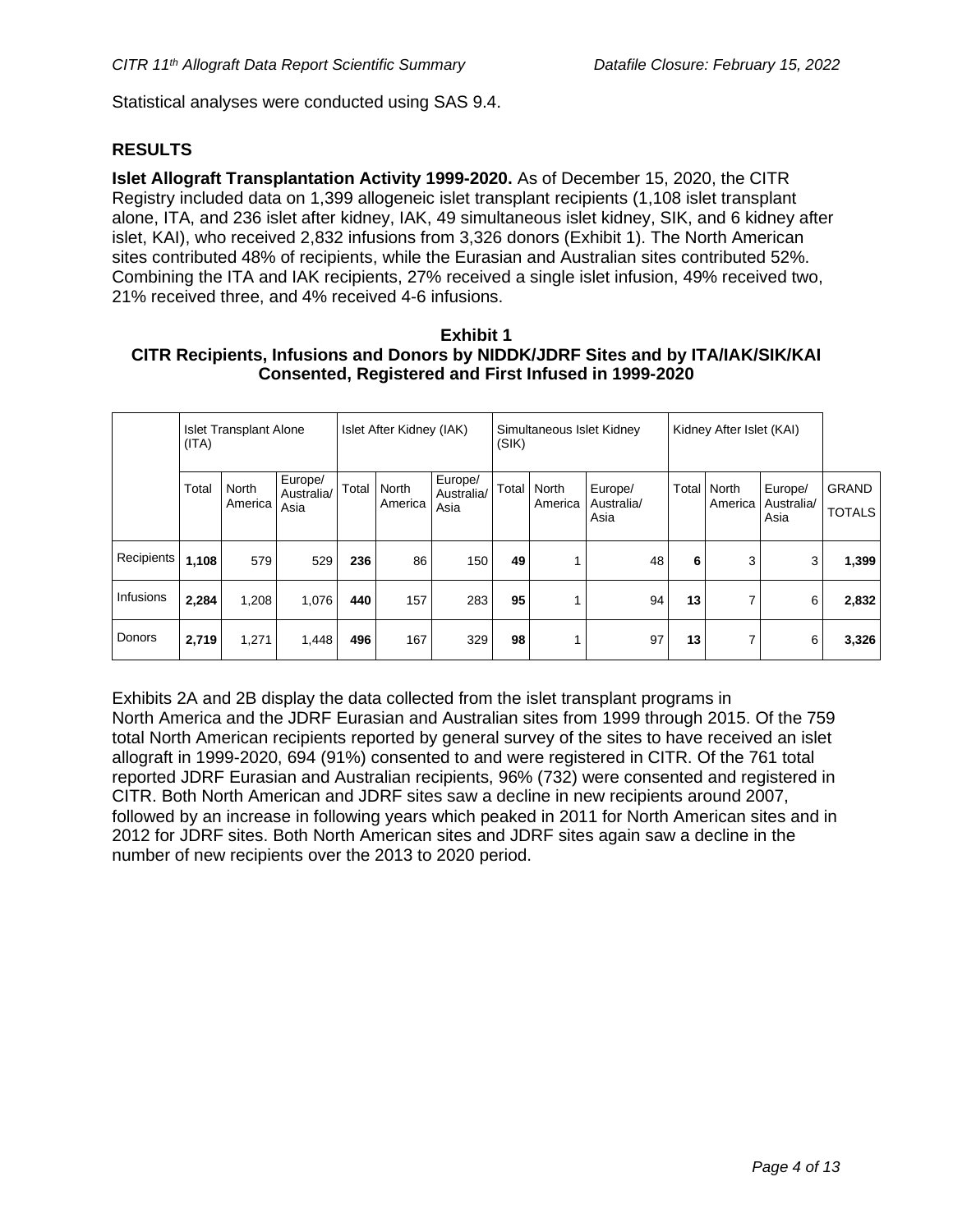#### **Exhibit 2 Total Number of Islet Allograft Recipients, Recipients at CITR-Participating Centers, and Recipients with Detailed Data Reported to CITR by Year of First Islet Allograft Infusion**



**A. Allograft recipients at CITR North American Centers 1999-2020**





**Islet Transplant Recipient Characteristics.** Over the eras of the Registry, the following trends are observed for recipients of allogeneic islets:

- Recipients have been selected at older age  $(42\pm0.6*$  to  $52\pm1.6)$  and longer wait time (238±22days to 456±71days) at initial transplant
- Recipients have been selected with increased use of insulin pump (31% to 57%)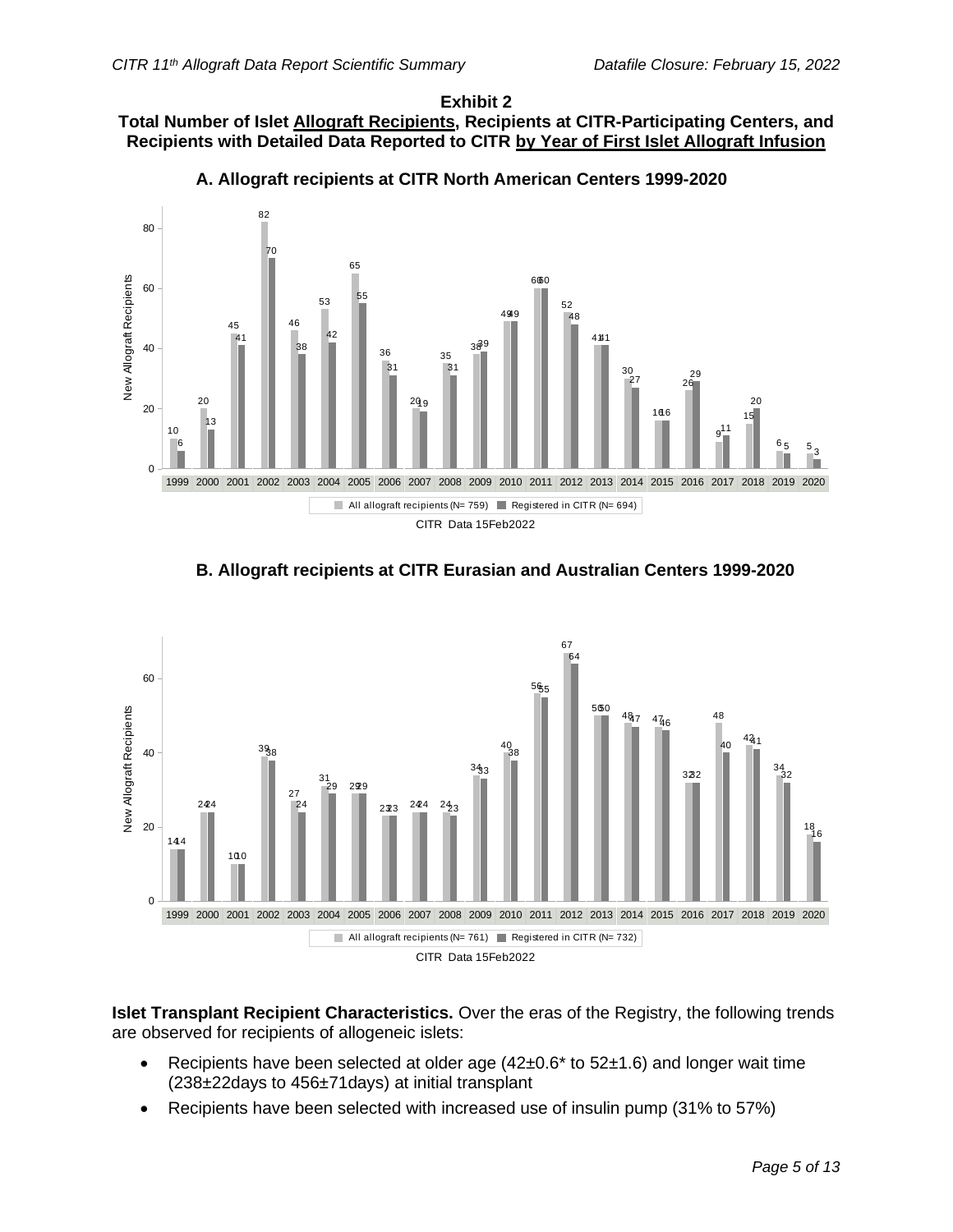- Greater proportions had positive GAD65 autoantibody (34% to 60%)
- Recipients had lower levels of total cholesterol (181±3 to 166±8) and LDL cholesterol (99±3 to 86±8) in recent eras

#### \*Mean±SE

There were also notable differences in medical characteristics between ITA and IAK recipients, most notably, a much lower prevalence of hypoglycemia unawareness, and much lower initial eGFR in the IAK  $(62.2 \pm 1.5 \text{ vs. } 91.3 \pm 0.7)$  recipients.

**Donor Information.** All allograft donors were deceased. Donor weight and BMI have increased substantially over the eras, from 28.1±0.3 BMI in 1999-2002 to 31.9±1.6 in 2019-2022. Infusions (an "infusion" is defined as all islet products from one, two or three (maximum) donors given to a single recipient on a single day) were comprised of about 57% all male donors, 39% all female donors, and 4% mixed male and female donors. About 19% of infusions derived from Hispanic donors, while about 10% derived from non-white donors. About 61% of the donors had cerebrovascular accident/stroke as their cause of death while 24% experienced trauma.

About 28% of the donors received a transfusion during their terminal hospitalization, while only 6% received a transfusion intraoperatively. Sixty-seven percent (67%) of the donors received steroids and 81% received at least one vasopressor during the terminal hospitalization. Significantly fewer donors received a vasopressor in recent eras, declining from 97% in 1999- 2002 to 42% in 2019-2022. Insulin was administered during recovery to 49%. A total of 13 donors tested positive for anti-HBC, three tested positive for RPR-VDRL and two for HCV. Mean serum creatinine of the donors has decreased slightly from 1.2±0.1 to 0.9±0.1 mg/dL over the eras of the registry. Mean maximum stimulated blood glucose decreased from 244±6 SE to 195±20 mg/dL over the eras.

**Islet product characteristics.** Total cell volume infused has declined appreciably over the eras  $(4.0±0.1$  in 1999-2002 to  $3.3±0.1$  in 2015-2018). Total IEQs declined somewhat in the most recent era, but IEQ/Kg recipient have remained remarkably stable. Endotoxin (both total and /kg) has declined sharply over the eras  $(27.8\pm4.6 \text{ to } 2.4\pm0.7 \text{ for total})$ . Stimulation index has declined over the eras  $(3.8\pm0.3 \text{ to } 2.8\pm0.4)$  as has islet viability  $(91.2\pm0.5 \text{ to } 87.8\pm1.0)$ .

**Immunosuppression therapy.** Induction with IL2R antagonists only, which comprised about 53% of all initial infusions in 1999-2002, was replaced or supplemented with regimens that included T-cell depletion with/without TNF antagonists in about 67% of the new infusions performed since 2015. In 1999-2002, maintenance immunosuppression was predominantly (64%) calcineurin (CNI)+mTOR inhibitors. It was increasingly replaced or supplemented throughout the eras by a CNI and IMPDH-inhibitor combination; in the most recent era, CNI+mTOR inhibitors were used in 15% of new infusions while CNI+IMPDH inhibitors were used in about 62%.

**Graft Function.** First achievement of insulin independence measured from initial islet infusion, with or without subsequent infusion, is an indicator of the rate of engraftment under real-time conditions that include early graft loss, islet resource availability, patient/doctor decisions and myriad other factors, some of which are characterized in the CITR data and others not. It is notable that the cumulative rate of achievement of insulin independence follows the general shape of engraftment curves for solid organs, but with a slower initial slope, indicative of multiple infusions.

The primary endpoints are analyzed as prevalence at annual time points post last infusion to isolate the factors that optimized the outcomes.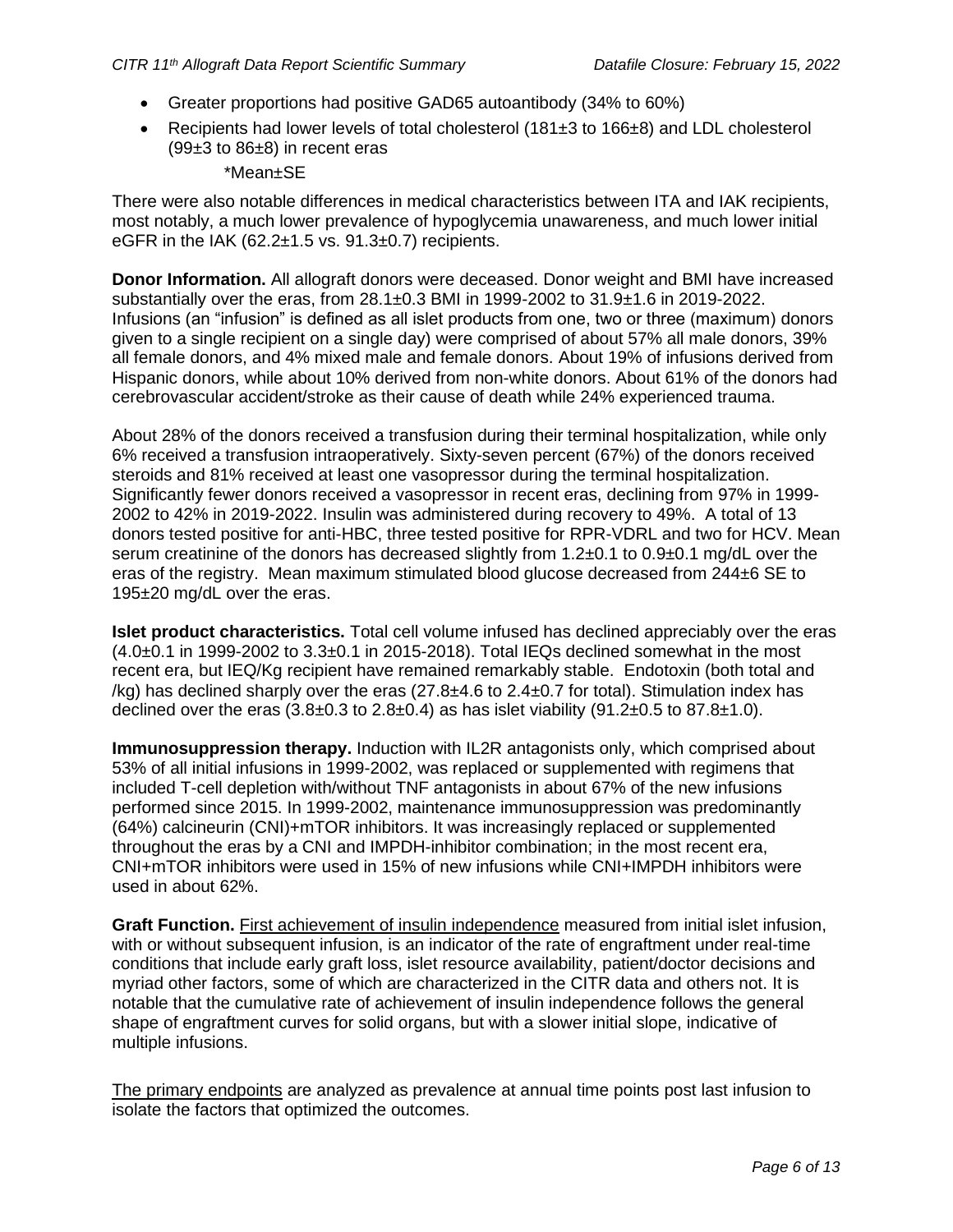In both transplant groups, the higher the fasting C-peptide level, the higher the likelihood of insulin independence, HbA1c<7.0%, FBG of 60-140, and the lower the likelihood of severe hypoglycemia (Exhibit 3). Even partial graft function, i.e., fasting C-peptide of 0.3-0.5 ng/mL, is associated with lowered insulin use, improved HbA1c, greater glycemic control, and lower levels of severe hypoglycemia, which is drastically reduced over all follow-up even with C-peptide<0.3 ng/mL.

**Exhibit 3 Association of Fasting C-Peptide Level (ng/mL) with Other Primary Outcomes at Years1-5 Post Last Infusion**

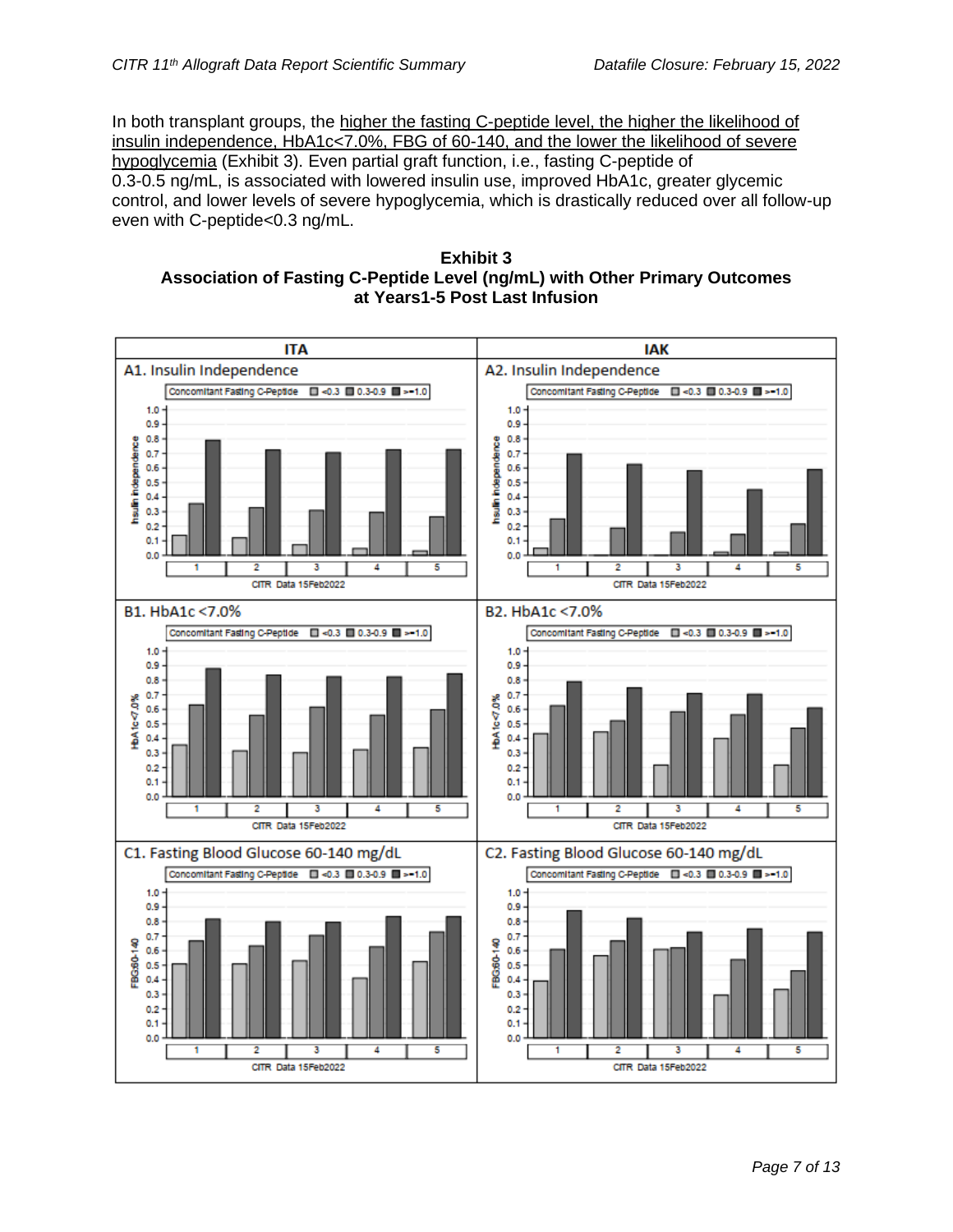

Over the years of the CITR data, re-infusion (Exhibit 4) has been performed in about 73% of all allograft recipients. It may have been performed after complete graft failure, or while the recipient still had at least some graft function (C-peptide≥0.3 ng/mL), or even while the patient was fully insulin independent. The group most likely to be re-infused was those who were not insulin independent (Exhibit 4B). This Kaplan-Meier also shows that time to re-infusion varied substantially from days to years, with a mean±SD of 13±22 months. Rates of second infusion by era show a substantially uniform rate over the eras (Exhibit 4C) and did not differ significantly by transplant type (Exhibit 4D).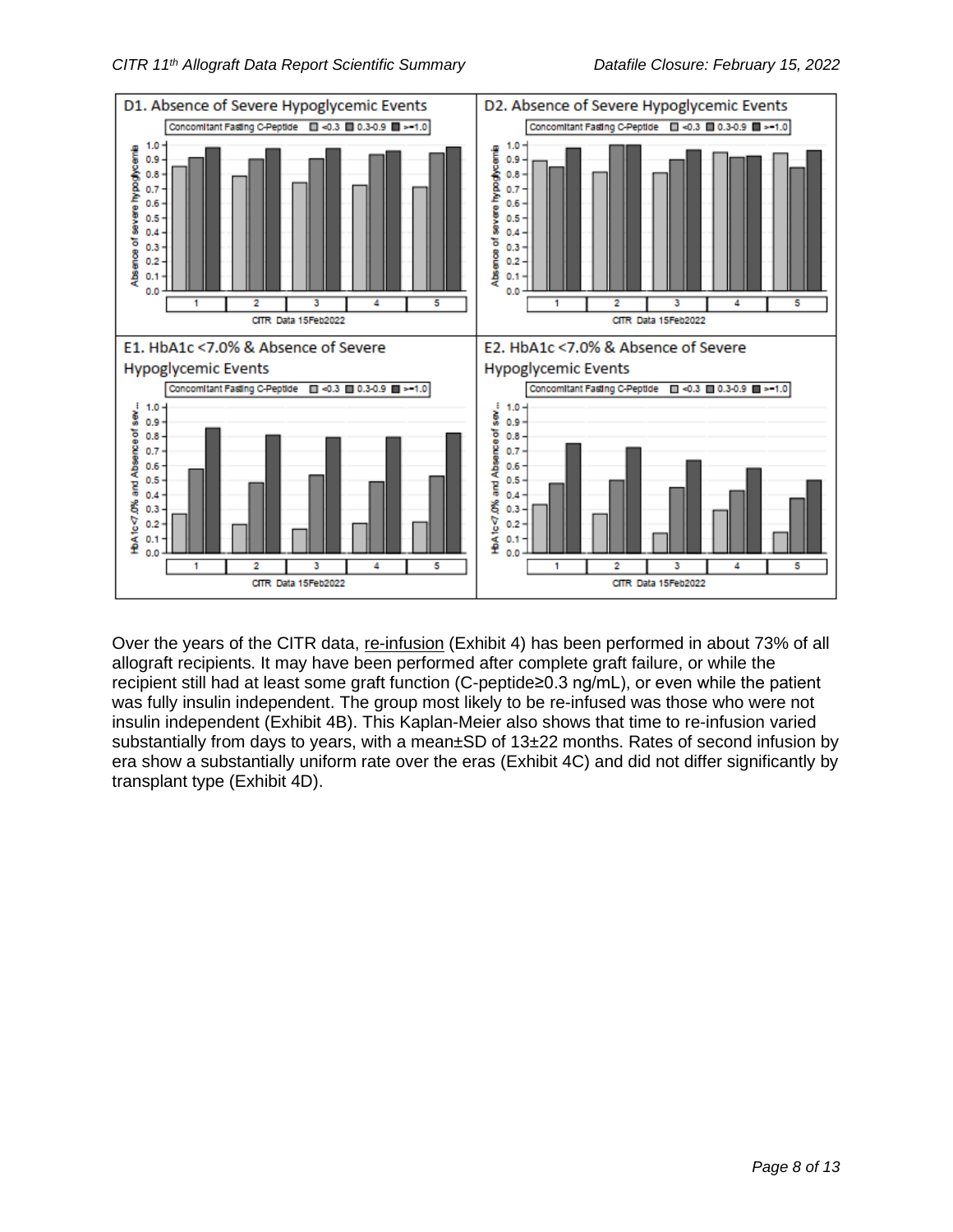

**Exhibit 4 Re-infusion (Kaplan-Meier), over all infusions**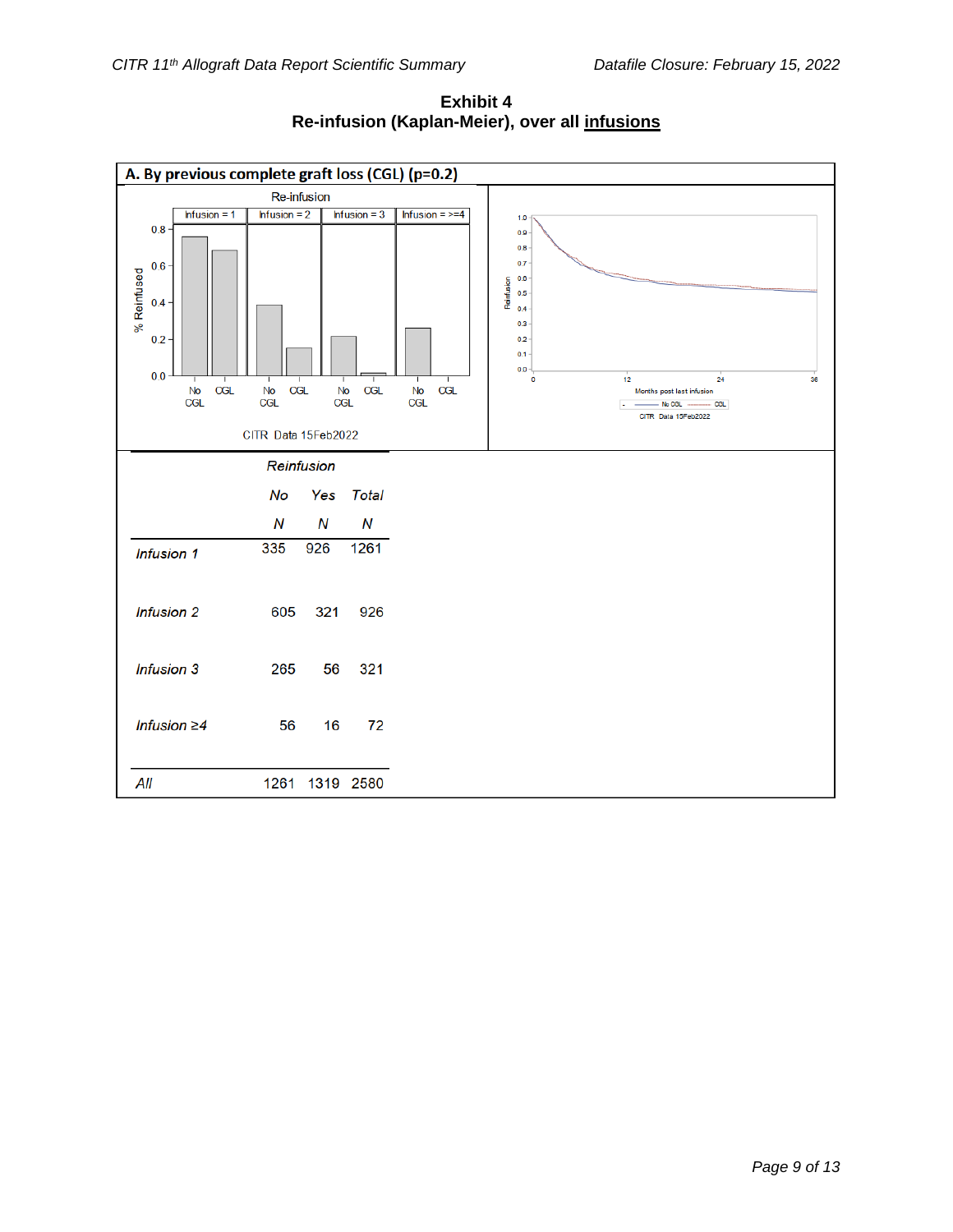

**Adverse Effects (laboratory determinations and reported adverse events).** Data collection on serious adverse events and other effects of islet transplantation continues for all islet transplant recipients. The data are confirmed via regularly scheduled site visits that include 100% data audit for adverse events. The reported data are coded for system/organ class and preferred term for tabulation and summary reporting, using the Medical Dictionary for Regulatory Activities, a part of the overall data quality and assurance process integral to The Emmes Corporation's Advantage EDC system. The coding is conducted by trained Emmes medical coders. Over the years of the Registry, both the MedDRA lexicon and coding processes, as well as the data structures for reporting adverse events have evolved. In the 11<sup>th</sup> Annual Report the entire history of serious adverse events has been re-coded to the current MedDRA lexicon (Version 19.0 or above), using a uniform process and the most complete descriptions of all the reported adverse events.

From the laboratory determinations, ALT and AST levels typically rise after islet transplantation, then level off, ALT remained elevated over 5 years post-last infusion in recipients who received induction immunosuppression with IL2A-alone while recipients who received other regimens gradually returned to baseline levels (p=0.0002). Also, ALT levels decreased over 5 years postlast infusion among recipients who received maintenance immunosuppression with CNI+IMPDH, but remained elevated among those who received other regimens (p=0.0005). Similar trends with respect to rise after islet transplantation and importance of immunosuppression regimens are observed for AST. AST was significantly higher in IAK than ITA (p=0.008).

Serum creatinine rose slightly but steadily over years of follow-up after initial islet transplant, in both ITA and IAK, but started higher in IAK. Those aged 35 and over also had higher initial levels. Recipients who received the fewest IEQ's infused showed the greatest increase (p=0.0001).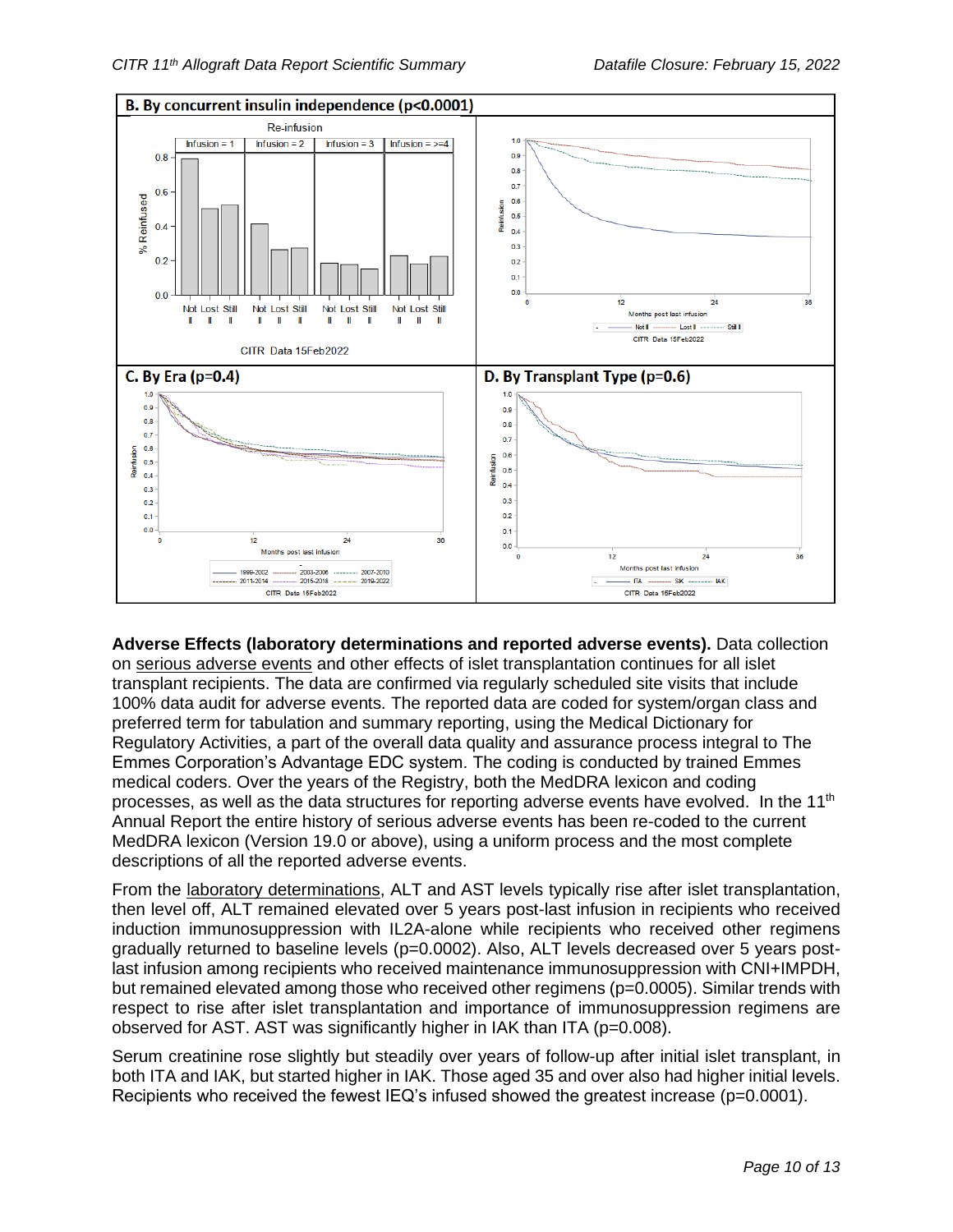The decline in eGFR (CKD-Epi) after islet transplantation is both statistically significant and clinically important. IAK had much lower pre-transplant levels than ITA, which then declined at a slower rate (Exhibit 5B p<0.0001). Initial levels were also lower in recipients age 35 and older and declined at a slower rate compared to younger recipients. Levels were generally lower among recipients managed with CNI+IMPDH compared to other maintenance immunosuppression regimens  $(p=0.002)$ .

Compared with an age-unadjusted cohort of 1,141 T1D followed by the Diabetes Control and Complications Trial and then by the Epidemiology of Diabetes Interventions and Complications (EDIC) (The DCCT/EDIC Research Group, 2011) who started with mean eGFR levels of 126 ml/min/1.73m<sup>3</sup>, CITR allograft recipients had much lower mean eGFR (91±1SE for ITA and 62±2 for IAK) at their first transplant. CITR ITA recipients exhibited a decline in eGFR of 12 ml/min/1.73m3 and IAK experienced a mean decline of 2 ml/min/1.73m<sup>3</sup> in 5 years from last infusion, compared to a mean decline of about 9 ml/min/1.73 $\text{m}^3$  over the first 5 years in the DCCT.



**Neoplasms.** A total of 189 instances of neoplasm have been diagnosed in 101 of the 1,399 islet recipients who collectively represent a total of 7,963 person-years of observed follow-up. This equates to about 0.02 neoplasms per person-year. Of all neoplasms reported, 61% were deemed possibly related to immunosuppression, and 12% definitely related. The outcome of 69% of events was complete recovery with an additional 5% recovered with sequelae. There were 41 instances in 23 patients of basal carcinoma of the skin and 86 instances in 38 patients of squamous carcinoma of the skin. There were 56 instances in 39 recipients of non-skin cancers. The most common types of non-skin cancers reported were (# of cases): posttransplant lymphoproliferative (9), papillary (5), and ductal carcinoma (5).

**Deaths**. There have been 77 reports of death to the Registry for islet allograft recipients, for 5.5% crude mortality over a mean of 5.8 years elapsed follow-up per patient (including periods after complete graft failure and loss to observed follow-up). The most common causes of death were (# cases): cardiovascular (15), neoplasm (11), infection (including pneumonia) (9), hemorrhage (4), and complications of diabetes (3). Twenty-four deaths did not have a cause specified.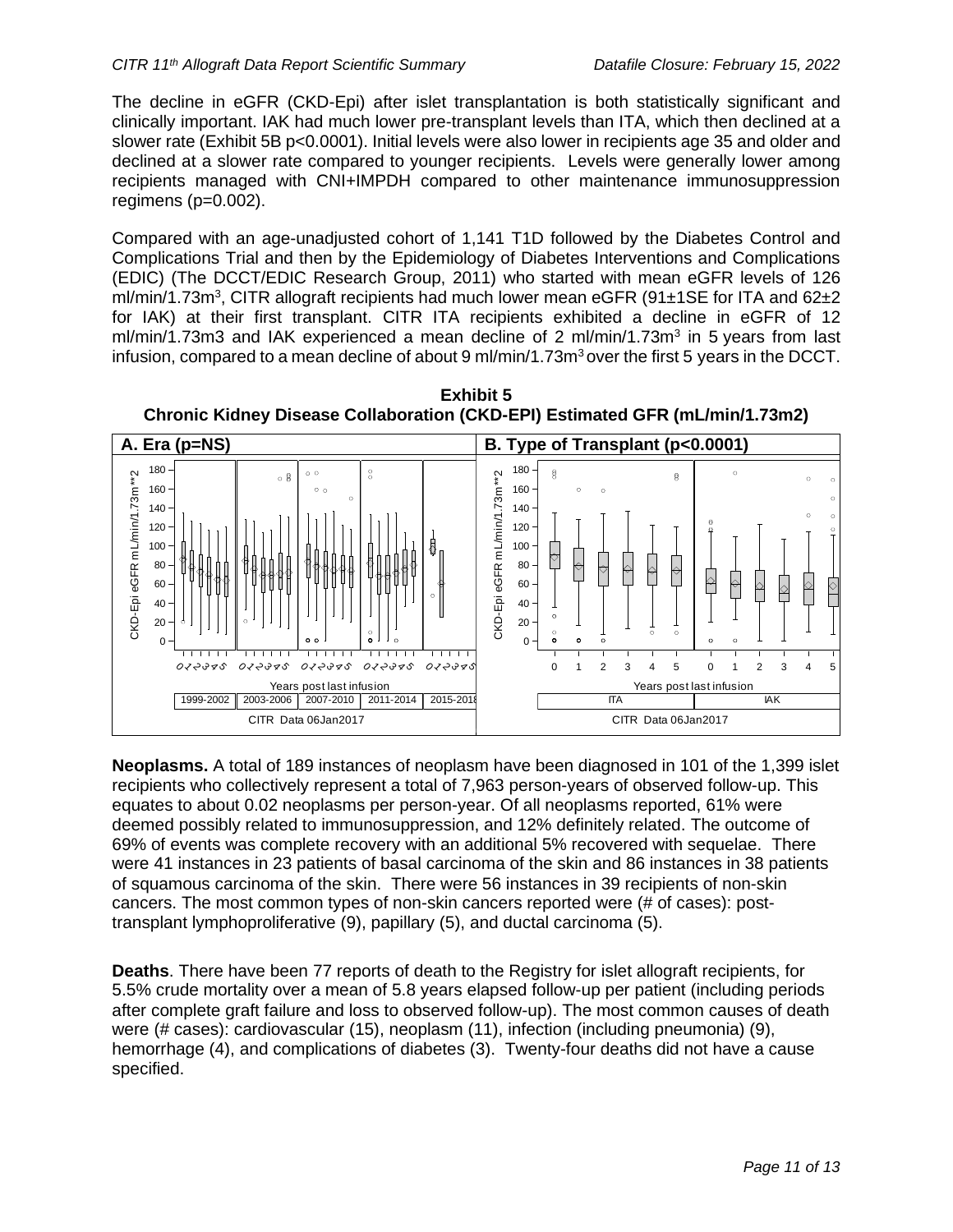#### **CONCLUSIONS**

The number of North American centers performing allogeneic islet transplantation, as well as the number allogeneic islet transplant recipients have fluctuated substantially over the life of the CITR, with the number of centers peaking in 2005 and then declining in 2006/2007. With the addition of Clinical Islet Transplantation (CIT) Consortium protocols from 2008 to 2015, the number of new islet cell recipients rebounded somewhat in North America from 2008 through 2012, but activity has since declined again. New allograft recipient activity at the Eurasian and Australian sites has paralleled the North American experience. In the US, a number of individual sites are currently pursuing licensure of allogeneic islet transplantation as a tissue product.

The safety-risk profile indicates that over 1999-2022, recipients of allogeneic islet transplantation were much more impacted by their disease than either of the DCCT-EPIC T1D cohorts, being substantially older, having diabetes for many more years, exhibiting much more impaired kidney function at initial transplant, and suffering from very poor glycemic control marked by frequent episodes of severe hypoglycemia. Despite the burden of immunosuppression, CITR allograft recipients exhibited substantial benefit with acceptable risk as evidenced by low levels of infusion-related complications, and relatively few events of immunosuppression-related cancer and death. Increased cancer risk is associated with both diabetes (Hemkens, et al., 2009; Suh, 2011; Noto, Osame, Sasazuki, and Noda 2010) and solid organ transplantation (Engels, et al., 2011), making it difficult to predict expected rates of neoplasm in T1D islet transplant recipients. Declining kidney function, while of concern, is not comparable to the full DCCT-EPIC cohorts: in CITR allograft recipients, eGFR started much lower relative to the DCCT-EPIC cohorts, declined at higher rates in the ITA group and declined at similar rates in the IAK group, which were very low to start.

The most remarkable clinical effect of islet transplantation are the very high levels of resolution of severe hypoglycemic events which are sustained long-term, even after complete loss of graft function (Exhibit 3, panels D1 and D2 – while the event rates for absence of severe hypoglycemic events (ASHE) are lower when C-peptide is <0.3 ng/mL, they are still at least 70%). The fundamental determinant of clinical benefit is maintenance of C-peptide≥0.3 ng/mL: the higher, the better (Exhibit 3, all panels).

#### **Acknowledgments and Disclaimers**

*The Collaborative Islet Transplant Registry is funded by the National Institute of Diabetes, Digestive and Kidney Diseases, National Institutes of Health, USA, and by a supplemental grant from the Juvenile Diabetes Foundation International. Additional data is made available through cooperative agreements with the US United Network for Organ Sharing, Alexandria, VA, and the Administrative and Bioinformatics Coordinating Center of the City of Hope, Duarte, CA (1999-2009). The CITR investigators (roster available at [www.citregistry.org\)](http://www.citregistry.org/) have contributed data used in this report. The principal investigator and biostatisticians of the CITR Coordinating Center (roster available at [www.citregistry.org\)](http://www.citregistry.org/), had full access to all the study data and assume responsibility for the integrity of the data, the accuracy of the data analysis, and the overall results and conclusions presented. Members of the CITR Publications and Presentations Committee over the life of the Registry (roster available at [www.citregistry.org\)](http://www.citregistry.org/) contributed substantially to the analysis of the data and interpretation of the results. No collaborator discloses any conflict of interest in reporting the results presented in the CITR Annual Reports or the Scientific Summary. The voluntary participation of the islet transplant recipients is gratefully acknowledged.*

#### **REFERENCES**

American Diabetes Association (2022). Statistics About Diabetes. [https://www.diabetes.org/about](https://www.diabetes.org/about-us/statistics/about-diabetes)[us/statistics/about-diabetes](https://www.diabetes.org/about-us/statistics/about-diabetes) (Retrieved May 24, 2022).